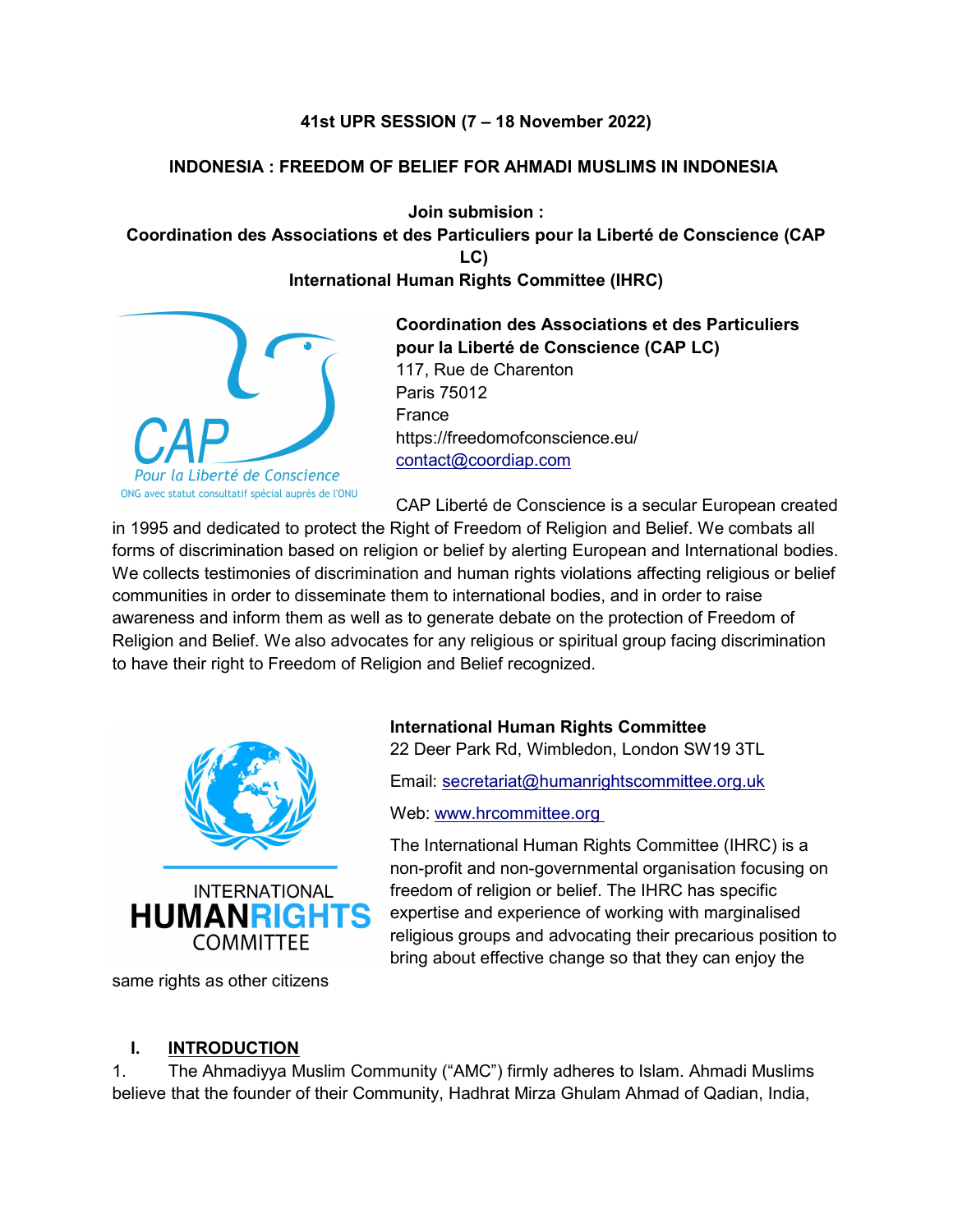was a subordinate non-law bearing prophet who claimed to be the same messiah and reformer foretold by Prophet Muhammad and awaited by all Muslims. An estimated 400,000 Ahmadi Muslims currently live in Indonesia.<sup>1</sup>

2. The state-sponsored persecution that Ahmadi Muslims face in Indonesia stems from the assertion by some Muslims sects and ulema that Ahmadis are not Muslim. Ahmadis firmly believe that they are Muslim and fall within the pale of Islam.

3. In February, 2006, Indonesia took a positive step to ratify both the ICCPR and ICESCR. Very little progress, however, has been made to respect, protect and fulfill the rights of Ahmadi Muslims in Indonesia. As a result of institutionalized persecution and targeted violence perpetrated by extremist quasi-state and non-state actors who act with impunity, Indonesia has failed in its duty to live up to its international human rights obligations.

# II. ISSUES OF CONCERN SINCE PREVIOUS UPR REVIEW

# A. 2008 JOINT MINISTERIAL DECREE ESTABLISHED LEGAL RESTRICTIONS ON FREEDOM OF BELIEF FOR AHMADI MUSLIMS IN INDONESIA

4. On September 21, 2017, in addressing the 72nd United Nations General Assembly, Indonesia's Vice President Jusuf Kalla described religious toleration in Indonesia as "better than in other countries" and even as a model "for other countries … ." In turn, Human Rights Watch staff in Indonesia described his words as "fantasy" reflecting "the government's willful disregard of both the corrosive influence of discriminatory laws that pose a clear threat to the country's religious minorities, as well as official actions to reinforce those laws."<sup>2</sup>

5. One such blatantly discriminatory law is the 2008 Joint Ministerial Decree which ordered all Ahmadis "to discontinue the promulgation of interpretations and activities that are deviant from the principle teachings of Islam" and made the spreading of the Ahmadi faith a crime punishable by up to five years in prison.<sup>3</sup>

6. This joint ministerial decree is in clear violation of Article 18 of the ICCPR, which states that "[t]he freedom to manifest religion or belief in worship, observance, practice and teaching encompasses a broad range of acts . . . including the building of places of worship, the use of ritual formulae and objects, the display of symbols . . . [and] the freedom to establish seminaries or religious schools and the freedom to prepare and distribute religious texts or publications."<sup>4</sup>

<sup>1</sup>NATALEGAWA, ANDREYKA. "For Ahmadiyah in Indonesia, Persecution Remains Unaddressed." Jakarta Globe, 22 July 2015, https://jakartaglobe.id/news/persecution-of-ahmadi-muslims-in-indonesiaremains-unaddressed/.

<sup>2</sup>Paul Marshall (2018) The Ambiguities of Religious Freedom in Indonesia, The Review of Faith & International Affairs, 16:1, 85-96, DOI: 10.1080/15570274.2018.1433588 3Id.

<sup>4</sup>International Covenant on Civil and Political Rights: United Nations, Treaty Series, vol. 999, p. 171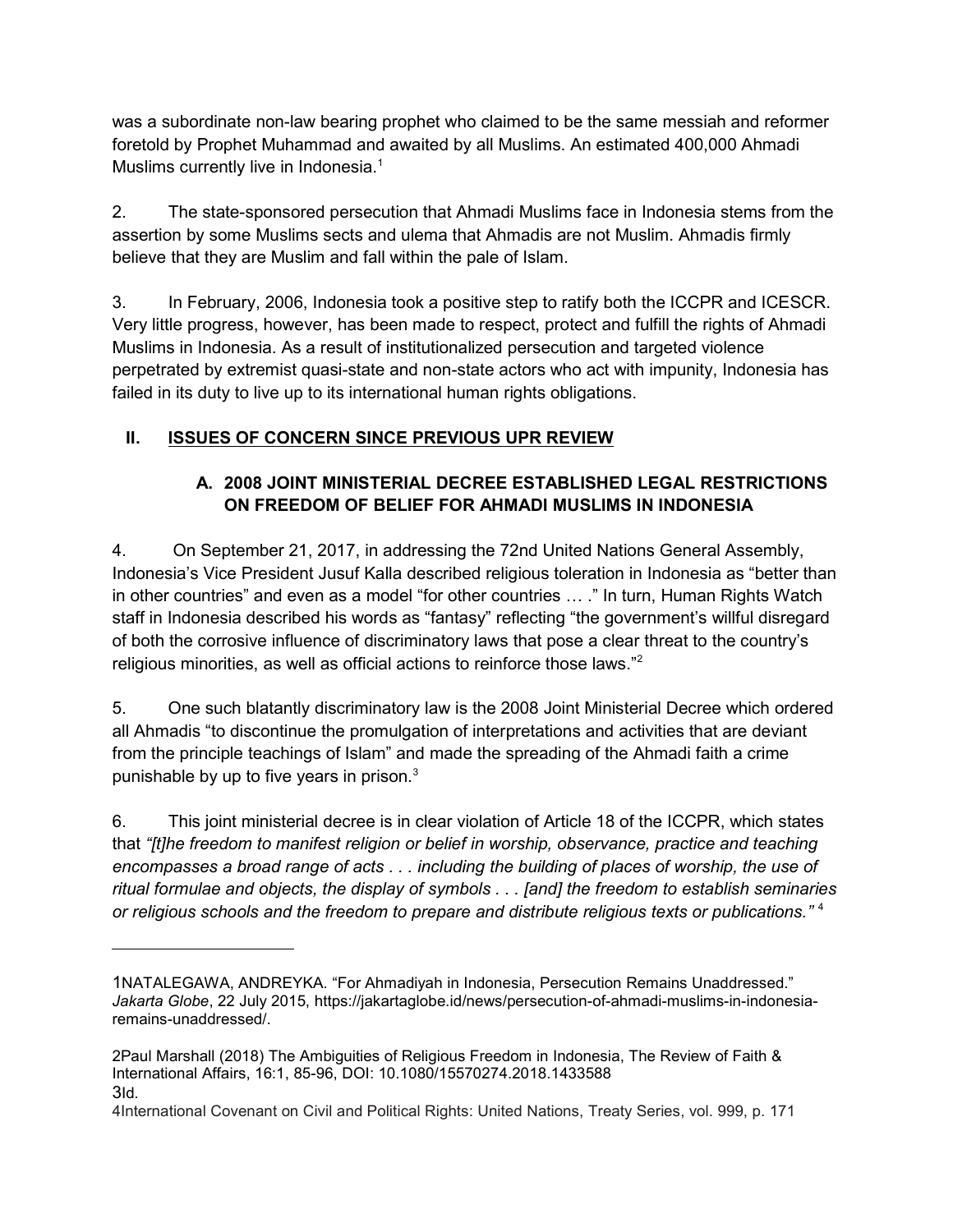7. This decree has perpetuated violence against members of the Ahmadi Muslim community and is often used as a justification for radical rhetoric against the community as well as a tool for local officials to create further discriminatory policies at the state and provincial levels. There are over 40 local policies that discriminate against the members of the Ahmadi faith and reference the 2008 Joint Ministerial Decree–since April of 2021 there have been nine new docrimatory policies established that target members of the Ahmadiyya Muslim Community in the West Kalimantan region alone.<sup>5</sup>

8. UN human rights mechanisms have continued to express concern over the 2008 Joint Ministerial Decree and its effects on members of the Ahmadi Muslim faith. As early as in May of 2008, the Committee Against Torture (CAT) expressed its concern at incitement and acts of violence against persons belonging to minorities, in particular the Ahmadiyya Muslim Community and other minority religious communities. There were persistent, disturbing allegations of a routine failure to investigate such violence and the reluctance on the part of the police and authorities to provide the Ahmadiyya Muslim Community with adequate protection or to conduct prompt, impartial and effective investigations into such acts.<sup>6</sup>

9. In April 2008, the Special Rapporteur on freedom of religion stated that a ban on the Ahmadiyya Muslim Community in Indonesia might increase the risk of attacks on Ahmadiyya Muslims by vigilante groups. Replying to a communication following the issuance of the Joint Ministerial Decree in June 2008 regarding members of the Ahmadiyya Muslim Community in Indonesia, the Government recalled that Indonesia prided itself on its harmonious mosaic of diverse communities living together and practicing several religions of their choice, as long as their religious practices did not impinge on public order and the well-being of society as a whole. In February 2011, four special procedures communicated their concern at increased attacks against the Ahmadiyya Muslim Community over the previous year.<sup>7</sup> Despite this ongoing communications, Indonesia has failed to repeal the 2008 decree which continues to be a source of state sponsored persecution for the Ahmadiyya Muslim Community.

## B. THE QUASI-GOVERNMENTAL INDONESIAN COUNSEL OF ULEMA (MUI) HAS DECLARED AHMADI MUSLIMS AS "DEVIANT" AND HERETICAL TO ISLAM–PERPETUATING VIOLENCE AGAINST THE COMMUNITY

10. The Indonesian Counsel of Ulema (MUI) was established on 26 July 1975. Many factors underpinned the creation of the MUI and one of them was Former President Suharto's personal idea of creating "a single forum" that could accommodate the various interests and agendas of Muslim organisations in Indonesia. This notion is expressed in the basic statute of the MUI, which describes the Council of Indonesian Ulama as a wadah (forum) for consultation among Muslim leaders and scholars.<sup>8</sup>

<sup>5</sup>Regus, Max, et al. "The Indonesian Ahmadis: No Place for Praying." LSE Human Rights, 6 July 2017, https://blogs.lse.ac.uk/humanrights/2017/06/12/the-indonesian-ahmadis-no-place-for-praying/. 6 https://documents-dds-ny.un.org/doc/UNDOC/GEN/G12/119/37/PDF/G1211937.pdf?OpenElement 7Id.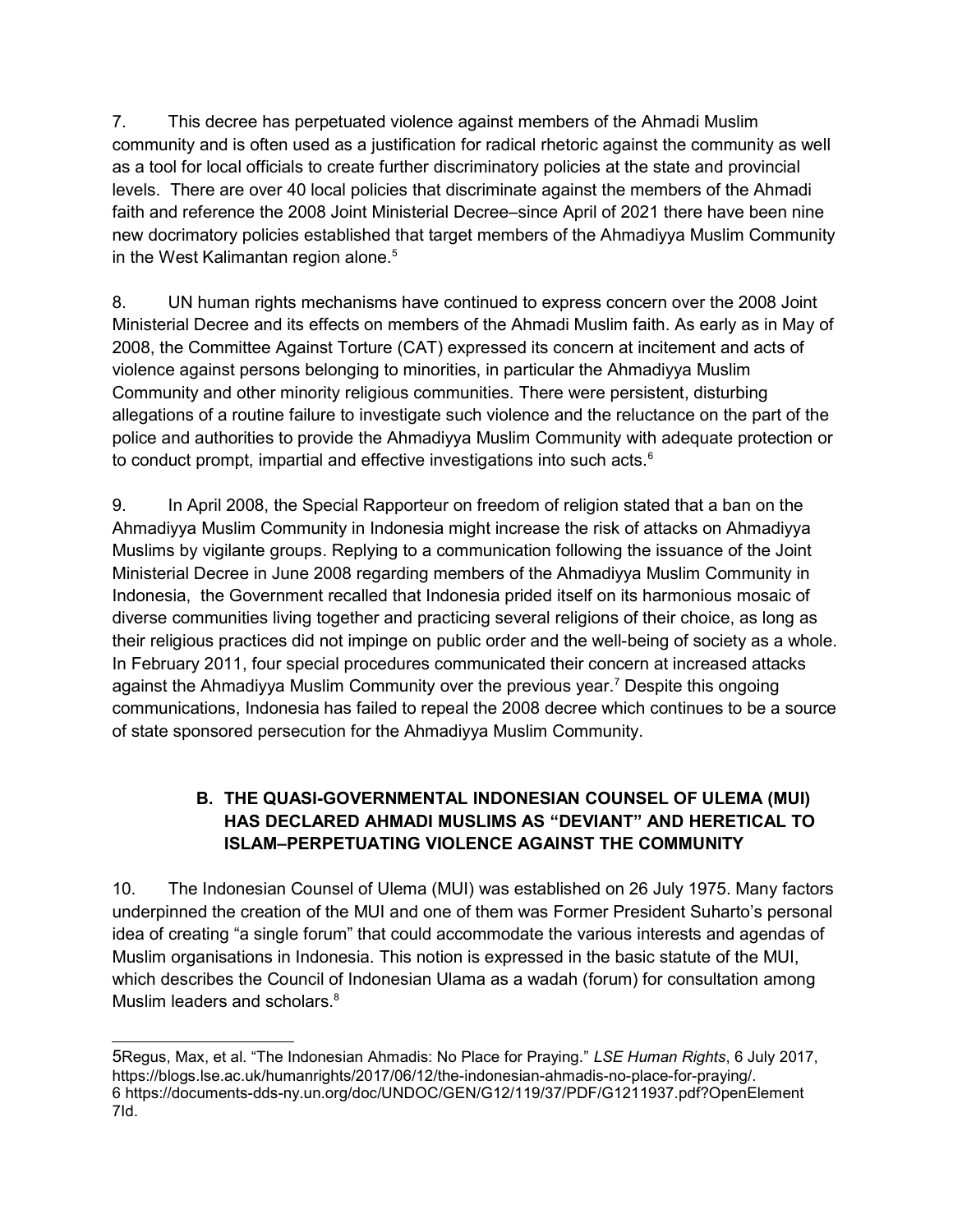11. The MUI has the following main tasks. The first is to provide advice and recommendations, solicited or not, to the government of Indonesia. The second is to offer moral guidance to Indonesian Muslim society in general. The MUI does this by publishing a monthly magazine called Mimbar Ulama, several books of compiled fatwas, booklets, and leaflets. $^9$ 

12. Over the years, the MUI has become increasingly fundamentalist and dogmatic in nature. Numerous scholars have suggested that the oppression of Ahmadi Muslims in Indonesia began with the MUI 1980 fatwa opining Ahmadi Muslims as non-Muslim which was furthered with a 2005 fatwa which once again declared Ahmadi Muslims as outside the bounds of Islam.<sup>10</sup>

13. There is confusion about the MUI's role and authority. In 2017, President Jokowi has had to warn that MUI edicts are not government laws or regulations and that the police have no authority to enforce them.<sup>11</sup> Nevertheless, the 1980 fatwa often used as a "legal" basis for attacks on Ahmadi Muslim communities such as those in East Lombok in 1983, West Lombok in 2000 and 2001, and Kuningan, West Java in 2002, it would be hard to not come to the conclusion that MUI, despite its protestations of being against violence, was effectively encouraging other groups to use violence.<sup>12</sup>

14. In most cases, those who commit acts of violence against the Ahmadi Muslims are not punished and there is a tendency by the authorities to blame the minority for "deviant views" per the MUIs fatwa. In 2011, three members of the community were brutally murdered by a mob of extremists. The victims were found with multiple injuries including stab wounds and lacerations. At least five others were seriously injured. The mob also destroyed the house, as well as vehicles parked around it. The killings occurred when reportedly over 1,000 people wielding rocks, machetes, swords and spears stormed the house of a leader from the Ahmadiyya minority faith in the sub-district of Cikeusik, Banten province on February 6, 2011.<sup>13</sup> Footage of the bludgeoning of their naked bodies, while policemen watched on, was posted on YouTube and subsequently broadcast on international media, gaining widespread public attention. Despite this, Judges at Serang District court sentenced an Ahmadi Muslim victim of the Cikeusik

<sup>8</sup>Hasyim, Syafiq, "The Council of Indonesian Ulama (Majelis Ulama Indonesia, MUI) and Religious Freedom," Irasec's Discussion Papers, No. 12, December 2011, www.irasec.com 9Id.

<sup>10</sup>See; Budiwanti, E. (2009).Pluralism Collapse: A Study of Jamaáh Ahmadiyah Indonesia and its Persecution. Singapore: Asia Research Institute; Burhani, A.N. (2013). "Treating minorities with fatwas: a study of the Ahmadiyya community in Indonesia", on Contemporary Islam, Nov. 2013; Hicks, Jacqueline,. (2013, 20 January). "Heresy and authority: Understanding the turn against Ahmadiyah inIndonesia" from http://ssrn.com/abstract=2263855; Platzdasch, B. (2011). "Religious Freedom in Indonesia: The Case of Ahmadiyah". SEAS Working Paper:Politics and Security Series, No.2, 2011;

Susanti, R. (2008). When Human Rights become So Political : State-Islam Relations and Its Impact on the Ahmadiyya Community in Indonesia. Thesis. The Hague: Institute of Social Studies

<sup>11</sup>Ramadhani, Nurul Fitri, and Haeril Halim. 2016. "Police Told to Resist Undue Influence of MUI," Jakarta Post, December 20. Accessed December 21, 2017.

http://www.thejakartapost.com/news/2016/12/20/police-told-to-resist-undue-influence–of-mui.html. 12https://www.refworld.org/pdfid/4b6fe1e82.pdf

<sup>13</sup>"Indonesian Authorities Must Investigate Ahmadiyya Killings." Amnesty International, 23 June 2021, https://www.amnesty.org/en/latest/news/2011/02/indonesian-authorities-must-investigate-ahmadiyyakillings/.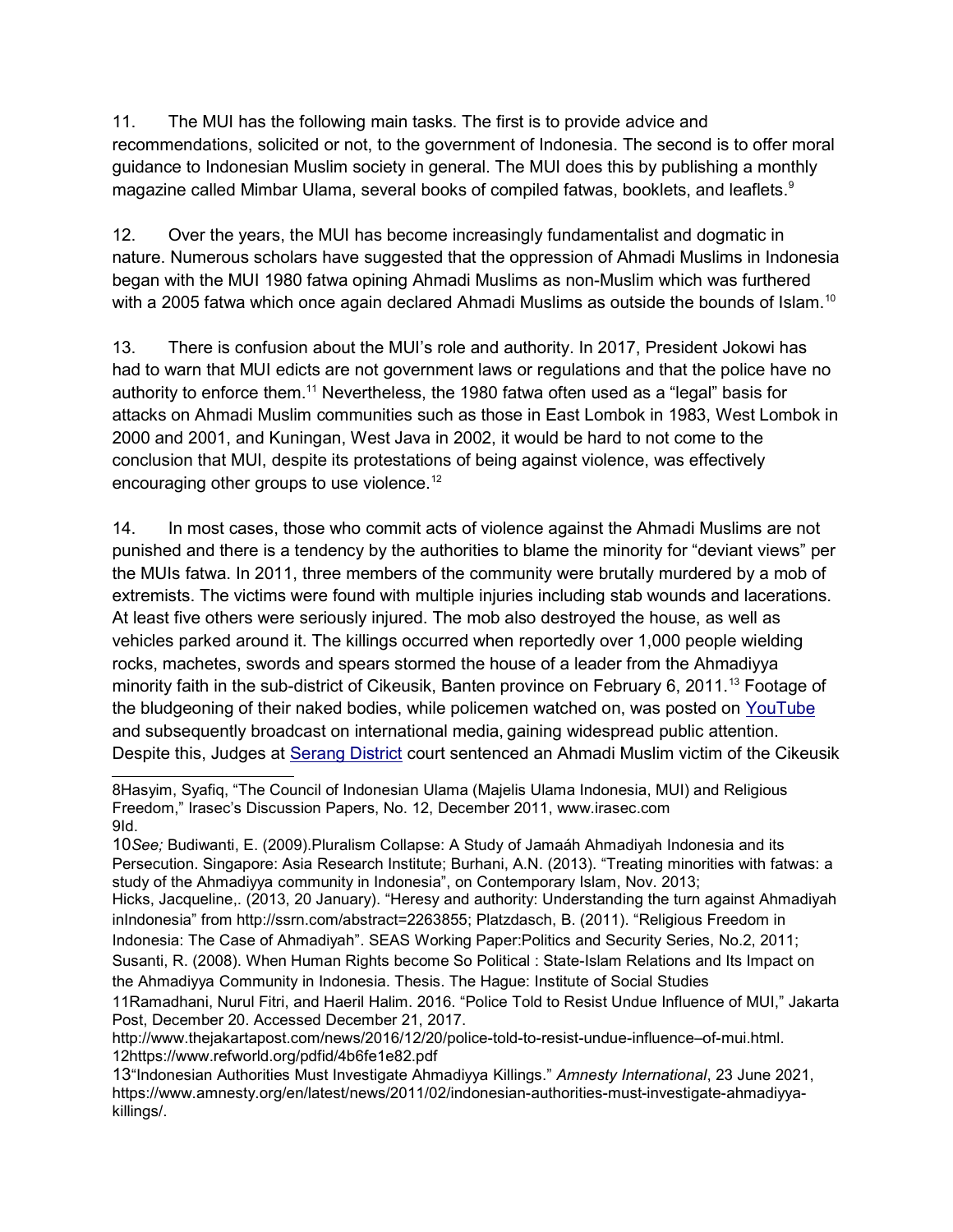attack, for not obeying the police instruction to "leave the house," to six months imprisonment. In contrast to this, the sentences given to the leading attackers, who murdered 3 Ahmadi Muslims, were between three and six months.<sup>14</sup>

# C. DESTRUCTION OF AHMADI MUSLIM MOSQUES & PROHIBITION ON BUILDING NEW PLACES OF WORSHIP

15. Despite numerous recommendations from over ten different States to review national and provincial laws during Indonesia's UPR in the 3rd cycle, the nation has made little progress in reforming these systemic violations of freedom of religion.<sup>15</sup> For example, Canada recommended Indonesia "take strong coordinating measures to protect the right to freedom of religion or belief, including by ensuring that all district and provincial laws and regulations align with the Constitution and international human rights obligations of Indonesia," while the Netherlands recommended further "necessary measures to protect freedom of religion and belief for persons belonging to all religious groups, including by protecting persons belonging to religious minorities from violence and persecution."<sup>16</sup>

16. One such discriminatory peice of legislation is the 2006 Joint Regulation on houses of worship which remains an ongoing and systemic barrier to the religious freedom of minority communities, requiring at least 90 congregation members and approval from 60 local households of other religions in order for a house of worship to be contructed. In March 2020, a group of petitioners referred to as the "People's Lawsuit Presidium" requested that the Supreme Court review the regulation, but the request made no subsequent progress. Thereafter, in March and April, two mosques belonging to the Indonesian Ahmadiyya Congregation (JAI) were sealed from use.<sup>17</sup>

17. In light of the 2006 Joint Regulation on houses of worship Indonesian authorities have closed approximately 100 Ahmadi mosques and have failed to properly investigate the destruction of several others.<sup>18</sup> This 2006 joint regulation is in clear violation of Article 18 of the ICCPR, which states that "[t]he freedom to manifest religion or belief in worship, observance, practice and teaching encompasses a broad range of acts . . . including the building of places of worship..."<sup>19</sup>

18. Numerous civil society organizations highlighted this issue during Indonesia's UPR in the 3rd cycle. The Lutheran World Federation emphasized that a number of regulations and policies which restrict and undermine the right to freedom of religion or belief continued to be maintained

15See UPR Recommendation Matrix

18Paul Marshall (2018) The Ambiguities of Religious Freedom in Indonesia, The Review of Faith & International Affairs, 16:1, 85-96, DOI: 10.1080/15570274.2018.1433588

<sup>14</sup>The Jakarta Post, Jakarta | Headlines | Fri. "Cikeusik Verdict 'Chilling' Message to Minorities." Cikeusik Verdict 'Chilling' Message to Minorities | The Jakarta Post, 29 July 2011,

https://web.archive.org/web/20121012131741/http://www.thejakartapost.com/news/2011/07/29/cikeusikverdict-%E2%80%98chilling%E2%80%99-message-minorities.html.

<sup>16</sup>Source of position: A/HRC/36/7 - Para. 139

<sup>17</sup>https://www.uscirf.gov/sites/default/files/2021-05/Indonesia%20Chapter%20AR2021.pdf

<sup>19</sup> International Covenant on Civil and Political Rights: United Nations, Treaty Series, vol. 999, p. 171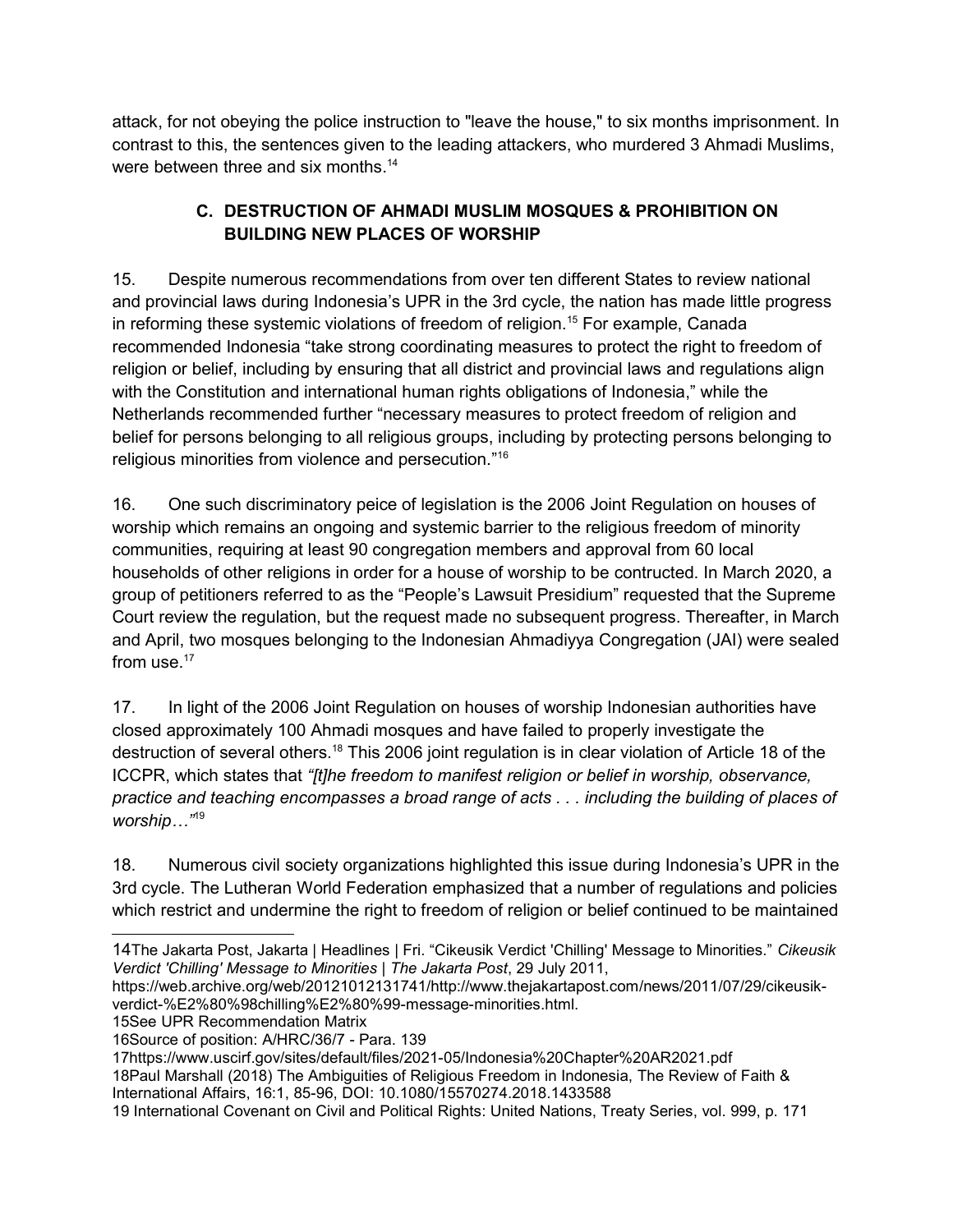while Christian Solidarity Worldwide expressed concern about the continuing violations of freedom of religion or belief arising from the 2006 Joint Regulation of the Minister of Religious Affairs and the Minister of Home Affairs No. 8 and 9/2006, on the construction of places of worship, the 2008 Joint Decree of the Minister of Religious Affairs, and the Attorney General and the Minister of Home Affairs restricting the activities of the Ahmadiyya Muslim community.<sup>20</sup> Since these recommendations during the last UPR cycle, no progress has been made to amend these discriminatory policies and 14 mosques still remain sealed.

## D. BANS ON LITERATURE BELONGING TO THE AHMADIYYA MUSLIM **COMMUNITY**

19. In 1963, President Sukarno issued a decree, PP no.4/1963, requiring publishers to submit copies of all books to their local prosecutor's office within forty-eight hours of publication. The decree vested the attorney general with broad power to criminalize possession and seize all copies of works which "could disturb public order.<sup>21</sup>

20. This decree along with the MUI fatwa has been used on numerous occasions to halt the import of books belonging to the Ahmadi Muslim Community. In March of 2018, Soekarno Hatta Customs prevented the import of books sourced from the Community's founding headquarters in Qadian India–customs cited presidential decree no.4/1963 as their basis for doing so.

21. Organizers of an Exhibition prevented the distribution of Ahmadi literature throughout various provinces. In November of 2018, the organizers in the West Java province of Indonesia prevented the community from participating in the University of Indonesia's Islamic Book Fair Exhibition. In January 2019 a mass demonstration forced the Community to halt a book launch held at their mosque in Bandung, West Java. Officials cited Governer's Regulation No.12 of 2011 which established a prohibition on Ahmadiyya Islam in West Java as legal grounds to censor the community and halt the event.<sup>22</sup>

# E. LACK OF ADEQUATE HOUSING FOR MEMBERS OF THE COMMUNITY WHOSE HOMES WERE DESTROYED BY INDONESIAN MILITANTS

22. On February 4, 2006, a local religious leader incited a mob in the hamlet of Ketapang, West Lombok sub-district, to attack houses belonging to the Ahmadiyya Muslim Community. This was the second attack in a five month period. The mob carried machetes, threw stones at

may 2017/js14 upr27 idn e main.pdf; https://www.upr-

<sup>20</sup>https://www.upr-info.org/sites/default/files/document/indonesia/session\_27\_-

info.org/sites/default/files/document/indonesia/session\_27\_-\_may\_2017/csw\_upr27\_idn\_e\_main.pdf 21https://www.thepersecution.org/world/indonesia/08/04/hrw24.html

<sup>22</sup>Bandung Kiwari. "Massa Bubarkan Peluncuran Dan Bedah Buku Jemaah Ahmadiyah Di Bandung." Kumparan, Kumparan, 14 Mar. 2019, https://kumparan.com/bandungkiwari/massa-bubarkan-peluncurandan-bedah-buku-jemaah-ahmadiyah-di-bandung-1546683166101028089.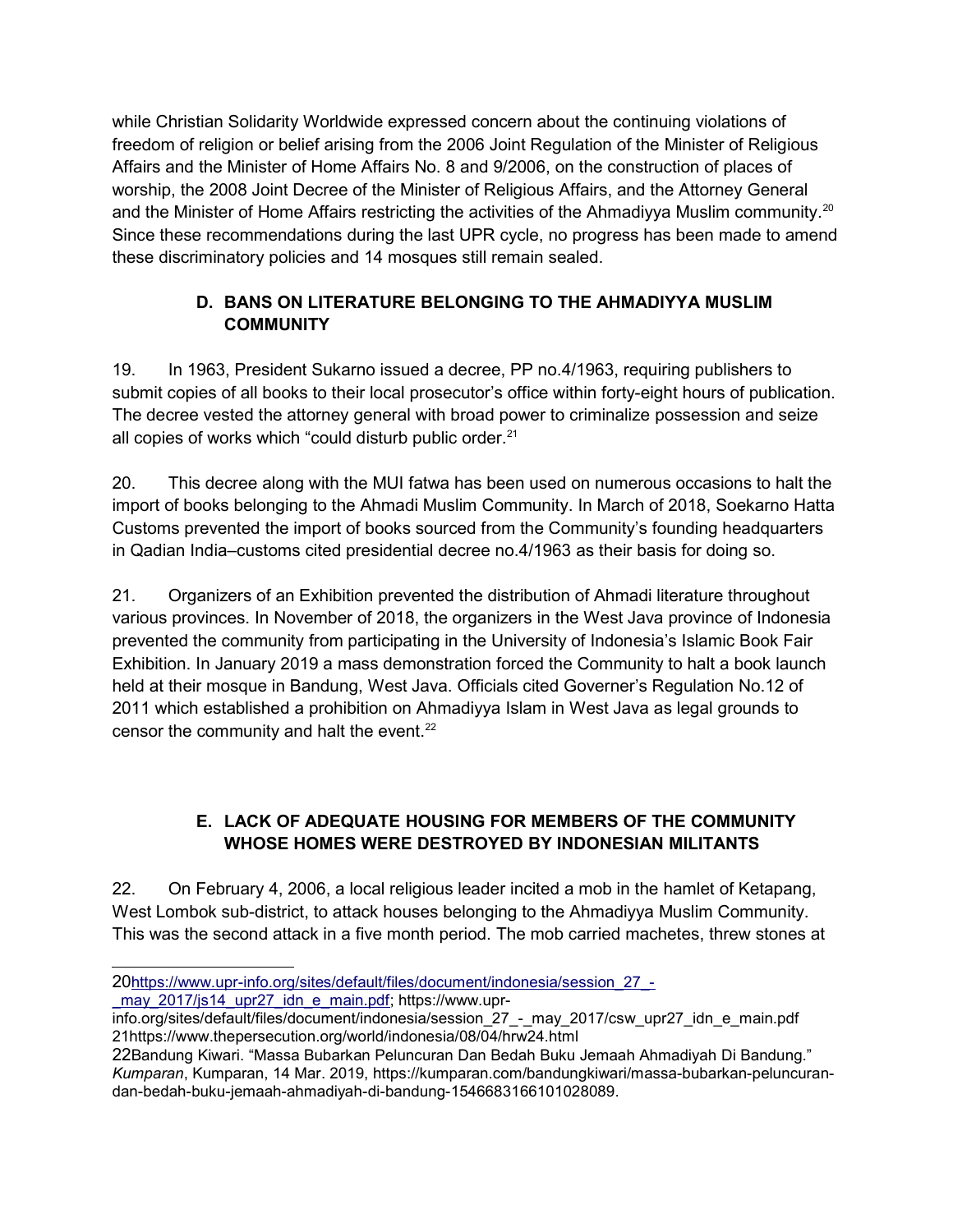the houses and set them alight with petrol. At least 24 houses were completely or partially burnt while most of the Ahmadiyya's personal possessions were either destroyed or stolen. While dozens of police at the scene did not stop the attacks, they did manage to evacuate the 33 Ahmadi families. They were eventually transferred to the Wisma Transito (transit center) building in Mataram, the capital city of Lombok.<sup>23</sup>

23. Sixteen years after the attacks, the displaced families - about 90 people - are still living in temporary accommodation and have been unable to return to their hamlet to rebuild their lives. An Amnesty International delegation who visited them at the Wisma Transito shelter in Mataram, Lombok in March 2010 found them living in three 20-by-8-meter dormitories, where rooms for each family are only three meters each and are divided by banners and sarongs tied up with plastic string. $24$ 

### III. RECOMMENDATIONS TO INDONESIAN GOVERNMENT

- A. Review and revoke the 2008 Joint Ministerial Decree, which effectively criminalizes Ahmadi Muslims for practicing and propogating their faith.
- **B.** Take all necessary steps to prevent the MUI from violating the rights of Ahamdi Muslims including preventing the MUI from issuing discriminatory edicts which directly or indirectly infringe upon the rights of Ahmadi Muslims and/or incite or facilitate the religious persecution against Ahmadi Muslims. Further, publicly declare that MUI edicts do not contribute a source of Indonesian law, nor do they carry the force of law or impose legal right or obligation of any sort.
- C. Reopen the 14 Ahmadi Mosques that remain sealed throughout the country and make efforts to safeguard Ahamdi places of worship.
- D. Provide proper housing for the Ahmadi refugees forced to flee their village after the 2006 militant attacks. The refugees currently reside in the Transito Mataram Dormitory and the former Praya Hospital, West Nusa Tenggara Province and have been unhoused for 16 years.
- E. Take all necessary steps to fulfill the rights of Ahmadi Muslims including ensuring the police fulfill their duties to prevent attacks on Ahmadi Muslims by non-state actors and protect Ahmadi Muslims in the event of such attacks.
- F. Fulfill its obligations under Article 6 of the ICCPR on the right to life by not only ensuring equality before the law but also upholding the rule of law, including

<sup>23</sup>https://www.amnesty.org/en/wp-content/uploads/2021/07/asa210102010en.pdf 24https://www.amnesty.org/en/wp-content/uploads/2021/07/asa210102010en.pdf